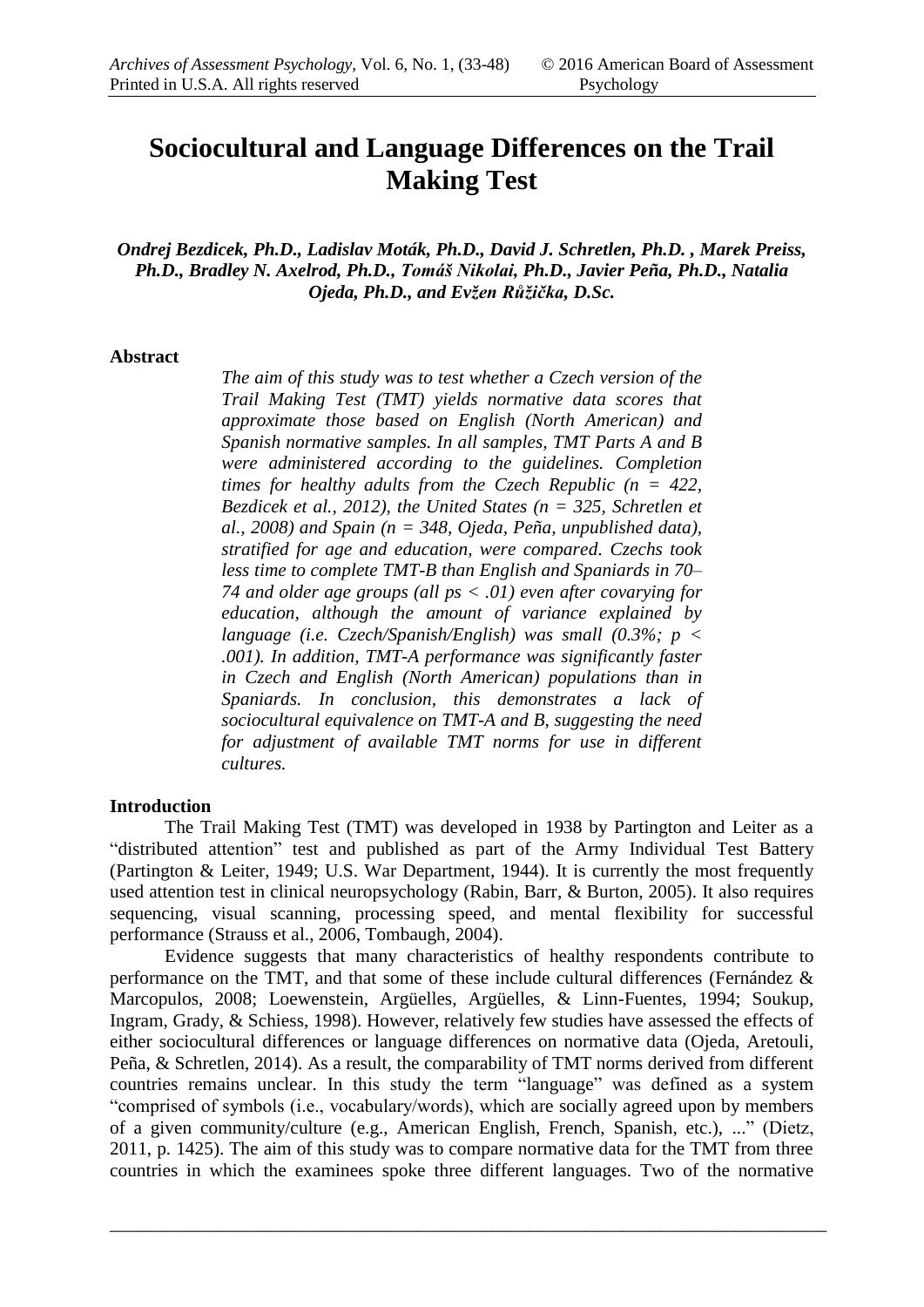databases compared in this study have been published elsewhere and one is thus far unpublished. The English (North American) sample is based on a study described by Schretlen et al. (2008). Normative data derived from this study have been published elsewhere (Schretlen et al., 2010). The Czech normative sample is based on a study described by Bezdicek et al. (2012). The Spanish sample (Ojeda, Peña) is based on unpublished data.

One question is whether English (language) normative data from North America can routinely be adopted by clinicians in different countries*,* as is often done in the Czech Republic for various tests, including the TMT (Urbánek, 2010), and test the hypothesis that the generalizability of norms outside of the normative sample is questionable (Soukup, Ingram, Grady, & Schiess, 1998). A second goal of our study was to confirm the validity of the Czech normative data for future research in which slight differences in TMT standard scores might play a significant role in differential reasoning, e.g., cutoff scores in the context of mild cognitive impairment (refer to Albert et al., 2011; Arsenault-Lapierre, Whitehead, Belleville, Massoud, Bergman, & Chertkow, 2011; Litvan et al., 2012).

We are aware that multi-cultural comparisons are complicated by many potential methodological differences (Lageman, 2011). For instance, in respect to the TMT, it has been shown that at least some of the compared normative studies manifested incomparability of samples, differences in administration, and also substantially different numeric and alphabetical systems across different languages (Ardila & Moreno, 2001; Axelrod, Aharon-Peretz, Tomer, & Fisher, 2000; Fernández & Marcopulos, 2008; Greenfield, 1997). The present study avoids some of these pitfalls by using relatively similar, if not identical, alphanumeric systems, identical test formats, and samples of healthy adults. Such an approach is well-suited to disentangle the possible influence of language bias or sociocultural bias on the TMT performance as a subset of "method bias" and "construct bias" defined by Van de Vijver and Tanzer (2004, p. 124) as: "Differential appropriateness of the behaviors associated with the construct (e.g., skills do not belong to the repertoire of the cultural groups)."

# **Method**

**Participants**. The Czech normative data for the TMT parts A and B consisted of 422 healthy Caucasian subjects aged 20–85 years (for demographic characteristics see Table 1), recruited through local advertisements from Czech communities (for a detailed description of the sample see Bezdicek et al., 2012). The English (North-American) normative data consisted of 325 community-dwelling individuals aged 18–92 years, recruited from the Baltimore, Maryland and Hartford, Connecticut metropolitan areas for a study of normal aging (Schretlen, Munro, Anthony, & Pearlson, 2003). All were recruited as a part of the Johns Hopkins Aging, Brain Imaging, and Cognition (ABC) study (for demographic characteristics see Table 1). In short, the final sample was broadly representative of normal community-dwelling adults (for a detailed description of the sample see Schretlen et al., 2008; Schretlen et al., 2010). Halsted-Reitan normative data was not used, because the normative values were collected several years ago (Reitan & Wolfson, 1993) and may suffer from a strong Flynn effect (Dickinson & Hiscock, 2011). The Spanish normative data consisted of 348 healthy Basque subjects (i.e., Caucasian, because here we report race/ethnic background) aged 15–82 years, recruited through advertisements in local newspapers from communities in Spain (unpublished data). All participants from the three above-mentioned studies were required to have no history of brain damage, psychiatric illness, chronic drug or alcohol abuse, or any medical illness that could affect neurocognitive function. Objective cognitive abilities were within normal limits (i.e., not more than 1,5 SD below age- and educationadjusted normative values in neuropsychological testing), and there were no reports of subjective memory complaints in the healthy control cohort (Schretlen et al., 2010, Bezdicek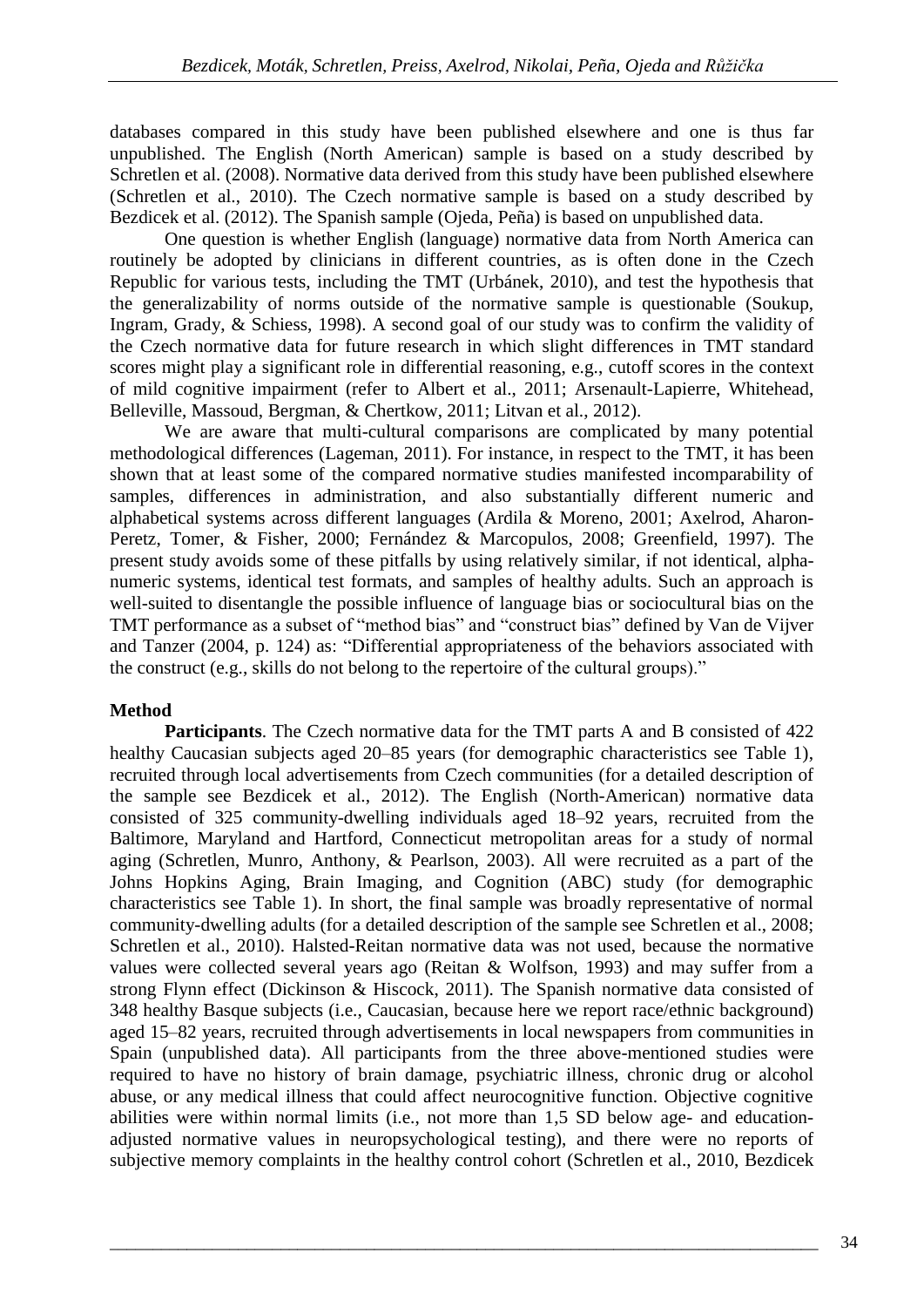et al., 2012). All participants were familiar with the respective test language. Altogether, 325 English (North American), 348 Spanish, and 422 Czech participants ( $N = 1095$ ) contributed data to the analyses reported here (Table 1).

## Table 1

# *Basic Demographic Characteristics and TMT Performance in All Three Samples*

|                           | EN $(n = 325)$ |           |                          |                          | S $(n = 348)$    |                   |           | $CZ (n = 422)$           |                |                          |      | Total ( $n = 1095$ )     |                |           |          |            |
|---------------------------|----------------|-----------|--------------------------|--------------------------|------------------|-------------------|-----------|--------------------------|----------------|--------------------------|------|--------------------------|----------------|-----------|----------|------------|
| Variables                 | M              | <b>SD</b> | min                      | max                      | $\boldsymbol{M}$ | SD                | min       | max                      | M              | SD                       | min  | max                      | M              | <b>SD</b> | min      | max        |
| Age                       | 54.72          | 18.86     | 18                       | 92                       | 36.32            | 16.75             | 15        | 82                       | 47.69          | 17.28                    | 20   | 85                       | 46.16          | 19.05     | 15       | -92        |
| Education                 | 14.22          | 3.03      | 3                        | 20                       | 12.45            | 3.58              | $\theta$  | 18                       | 14.19          | 3.31                     | 6    | 28                       | 13.65          | 3.42      | $\bf{0}$ | -28        |
| Gender (% female)         | 56.60          |           |                          | $\overline{\phantom{a}}$ | 51.70            |                   |           | $\overline{\phantom{a}}$ | 61.80          |                          |      |                          | 57.10          |           |          |            |
| Handedness $(\%$ R, L, A) | 89.9; 9.0; 1.2 |           | $\overline{\phantom{a}}$ | $\overline{\phantom{a}}$ | $96.6; 3.4; -$   | $\qquad \qquad -$ |           | $ \,$                    | 89.2; 5.9; 4.9 | $\overline{\phantom{0}}$ |      | $\overline{\phantom{a}}$ | 91.5; 6.2; 2.3 |           |          |            |
| TMT-A                     | 34.91          | 17.06     | 13                       | 114                      | 38.43            | 25.85             | 13        | 256                      | 32.85          | 12.81                    | 12   | 118                      | 35.24          | 19.15     | 12       | 256        |
| TMT-B                     | 95.34          | 69.87     | 31                       | 480                      | 81.63            | 57.91             | 21        | 435                      | 81.59          | 44.39                    | 25   | 442                      | 85.68          | 57.51     | 21       | 480        |
| TMT B-A                   | 60.42          | 60.35     | $-13$                    | 433                      | 43.20            | 37.48             | $-11$     | 242                      | 48.74          | 38.23                    |      | 379                      | 50.45          | 46.19     | $-13$    | 433        |
| TMT B/A                   | 2.75           | 1.28      |                          | 0.75 10.22               | 2.19             | 0.72              | 0.85 4.80 |                          | 2.54           | 0.96                     | 1.02 | 7.89                     | 2.49           | 1.03      |          | 0.75 10.22 |

*Note*. Groups: EN, English normative sample; S, Spanish normative sample; CZ, Czech normative sample; Handedness: R, right-handed, L, left-handed, A, ambidextrous; TMT, Trail Making Test; M, mean; SD, standard deviation; min/max, minimum and maximum value; age and education in years; TMT-A and TMT-B completion times in seconds, derived indices: TMT (B - A) difference score (subtraction of TMT-A from TMT-B; Heaton, Nelson, Thompson, Burks, & Franklin, 1985); the TMT (B/A) ratio score (TMT-B completion time divided by TMT-A completion time; Golden, Osmon, Moses, & Berg, 1981).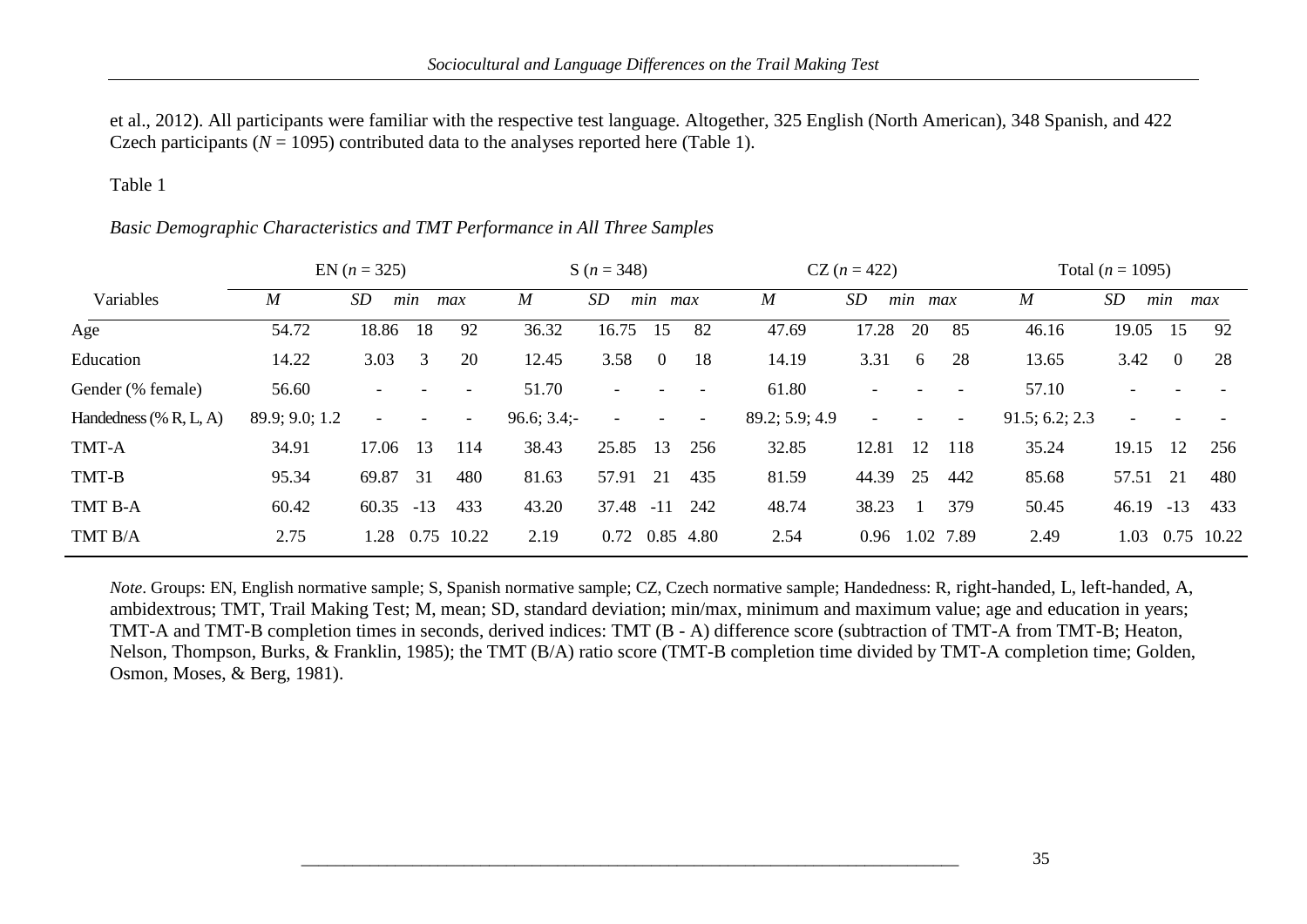**Materials.** All participants were administered parts A and B of the TMT as a paper and pencil test. In part A of the task, subjects were required to make pencil lines in proper order between 25 randomly dispersed and encircled Arabic numerals arranged on a page (21  $\times$ 29 cm). The second part of the task (Part B), consisted of 25 encircled Arabic numerals and Latin letters in alternating order from A to K (L is excluded in the Czech version). In Czech orthography there is a "CH" digraph; a pair of characters used to write one phoneme (a distinct consonant /x/ in the International Phonetic Alphabet, e.g., "prach" [prax], "dust") that does not correspond to the normal values of the two characters combined. This digraph is considered an individual letter, has its own place in the alphabet (after "H" and before "I"), and cannot be separated into constituent graphemes. The Czech and Spanish versions of the TMT-A and B are based on the original format of the English version (Preiss & Preiss, 2006; Reitan & Wolfson, 1993) and both parts are of the same length. TMT-B is different only with regard to the letter (CH). TMT-A and B time to completion were the basic variables of comparison in all studies.

**Procedure.** All participants completed TMT as part of test batteries described elsewhere (Bezdicek et al., 2012; Ojeda, Peña, unpublished data; Schretlen et al., 2010). In summary, all participants in the three studies were instructed in the aims and procedures of the study, and provided signed, informed consent. The studies were approved by the relevant local medical ethics committee. The TMT was administered in a standardized manner as part of the neuropsychological evaluation and all participants were deemed to have provided sufficient motivation and effort. The administration of the TMT followed the procedures outlined in Strauss, Sherman, and Spreen (2006, p. 656). The total score for TMT-A and TMT-B were measured as the total time in seconds required to complete both tasks (e.g., summation of total completion time of A and then separately of B). If subjects made an error(s), the examiner immediately called it to their attention, and then they had to proceed from the point at which the mistake occurred. Time did not stop during errors and correction of errors (Preiss et al., 2007; Strauss, Sherman, and Spreen, 2006), and errors therefore were reflected in the total completion time rather than as a separate index (Reitan & Wolfson, 1993). We computed mean total completion time (in seconds) for the TMT-A and TMT-B, and we derived the difference (TMT-B - A) and ratio (TMT-B/A) scores which are computed for the measurement of executive control and set shifting in a manner that is independent of psychomotor speed and visual scanning (Bezdicek et al., 2012; Hester, Kinsella, Ong, & McGregor, 2005; Lamberty et al., 1994; Schretlen et al., 2003). All the assessments were done by trained psychometrists in each of the laboratories included in the present study.

**Statistical analyses.** The threshold significance of *p* was set at  $\leq 0.05$ . The effect size is indicated in terms of partial eta squared ( $\eta^2$ ). To interpret the strength of  $\eta^2$  we followed the guidelines proposed by Tabachnick and Fidell (2007, p. 55): *η²* (% of variance explained .01 or 1% small; .06 or 6% medium; .138 or 13.8% large). All statistical analyses were performed using IBM SPSS Statistics software, version 19.0 (SPSS Inc., Chicago, IL, USA). Given the positive skewness of TMT data (i.e., elongated tail of the distribution due to an excess of participants who took very long to complete the task), all scores were first transformed using logarithmic transformation (log 10). Analyses were then performed using these logarithmic scores. However, for ease of understanding, only raw scores are shown in tables. Positive skewness of TMT data is a common finding (e.g., Tombaugh, 2004).

## **Results**

Correlation analysis revealed that performance on TMT A and TMT B respectively correlated with age ( $rs = .46$  and  $.48$ ;  $ps < .001$ ), education ( $rs = .26$  and  $-.32$ ;  $ps < .001$ ), and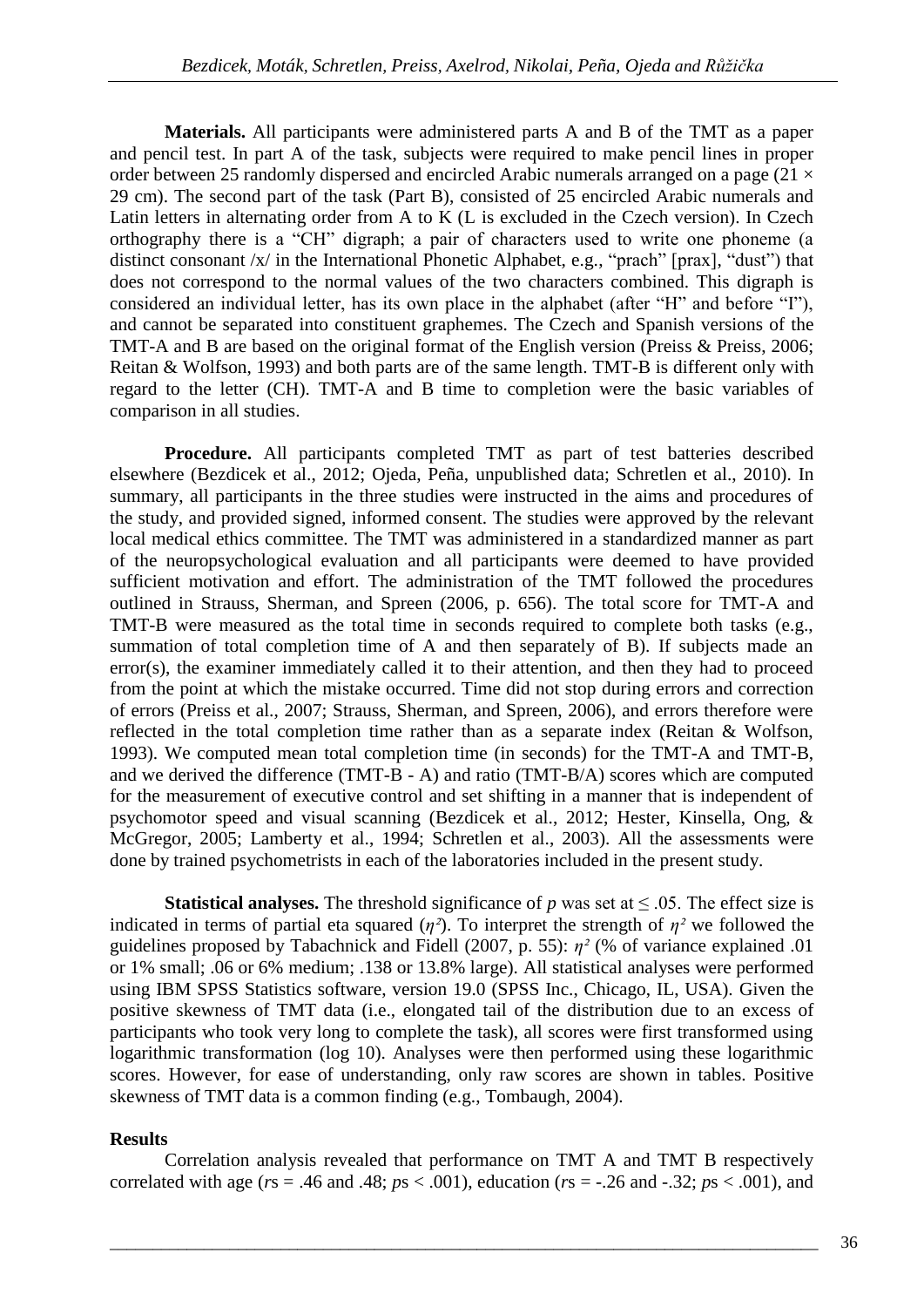race (Caucasian/African-American/Other; Spearman's *rho*s = .07 and .17; *p*s < .02). Age thus accounted for 21% and 23%, education for 7% and 10%, and race for 0.5% and 3% of the variance in TMT A and B performance, respectively. Despite being statistically significant, the contribution of race was weak. Thus, only age and education were retained as covariates in subsequent analyses.

Normative data should not differ between comparable alphabetical and numeric systems. Table 2 (see appendix) represents the average performance for each language following different age categories in completion times as well as TMT derived indices (TMT-B-A and B/A). Figure 1 shows that while TMT-A completion times remained almost identical for the English (North American) and Czech samples increasing progressively with age, this age-related increase in TMT-A completion times was steeper in the Spanish sample from 45 years of age onwards. In fact, beyond the main effects of language  $[F(2, 1064) = 92.67, p <$ .001,  $\eta^2 = .15$ ] and age [*F*(9, 1064) = 57.30, *p* < .001,  $\eta^2 = .33$ ], a 3 (language) x 10 (age) analysis of covariance (ANCOVA) performed on TMT-A as a dependent variable and education as a covariate yielded an interaction between both factors  $[F(18, 1064) = 7.77, p <$ .001,  $\eta^2 = .17$ ].



*Figure 1.* Performance on TMT-A based on "estimated means" (i.e. means based on ANCOVA approach. including education as covariate)

*Note*. Groups: EN, English normative sample; S, Spanish normative sample; CZ, Czech normative sample; whiskers are standard errors of the mean.

A similar result in TMT-B performance is shown in Figure 2. From 45 years of age onwards, completion times of the Spanish sample increased more rapidly with age than in the English (EN according to language system used, geographically North American) and Czech samples (CZ). Figure 2 also shows that from 70 years of age onwards, completion times of the US sample are at least descriptively longer than completion times of the Czech sample. It can be statistically proven that this is the case in the  $70-74$  years group ( $p < .01$ ). Unfortunately, other inferential analyses cannot be performed given lower sample sizes per age-case in the remaining age groups (75–79 and 80+ years). An ANCOVA yielded main effects of language  $[F(2, 1064) = 21.73, p < .001, \eta^2 = .04]$ , age  $[F(9, 1064) = 41.17, p < .001, \eta^2 = .26]$ , and an interaction between both factors  $[F(18, 1064) = 5.67, p < .001, \eta^2 = .09]$ .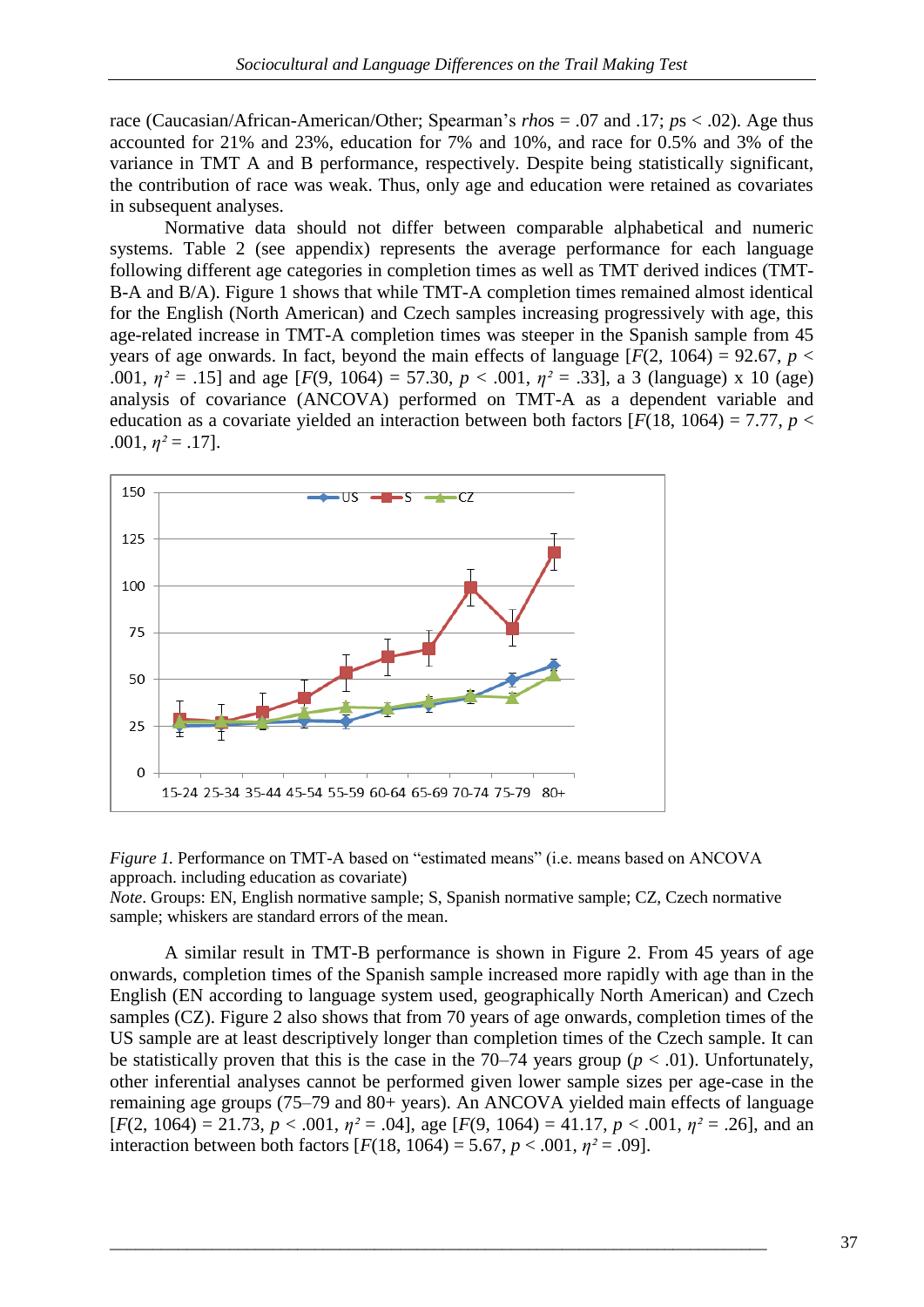

*Figure 2*. Performance on TMT-B based on "estimated means" (i.e. means based on ANCOVA approach, including education as covariate)

*Note*. Groups: EN, English normative sample; S, Spanish normative sample; CZ, Czech normative sample; whiskers are standard errors of the mean.

In order to quantify the contribution of different languages to TMT performance, regression analysis on TMT completion times was performed, including all demographic data available. Following the previous example (Testa et al., 2009), the first block of independent variables contained not only handedness (1=Right, 2=Left), race trichotomy (1=Caucasian, 2=African-American, 3=Other), gender (1=Male, 2=Female), age, and education, but also age x education interaction, age-squared and education-squared, in order to account for possible interaction and non-linear effects. Language (1=(American) English, 2=Spanish, 3=Czech) was then added as the second block of independent categorical variables.

In analysis of the TMT-A, the overall model accounted for 32% of the variance [*adjusted R*<sup>2</sup> = .316,  $F(9, 1054)$  = 55.48,  $p < .001$ ]. However, only the first block of variables (handedness, race, gender, age and education) contributed significantly to the model, accounting for nearly all the explained variance  $(p < .001)$ . Adding the term for language did not improve the model ( $p = .11$ ). In contrast, adding a term for language did improve the model for TMT-B performance. Here, the overall model accounted for 40% of the variance [*adjusted R*<sup>2</sup> = .395, *F*(9, 1054) = 77.98, *p* < .001], with both the first block (39.7%, *p* < .001) and the second block ((language (English/Spanish/Czech);  $0.3\% p < .001$ )) making significant contributions. In the case of TMT-B, language differences were found to make a small but reliable contribution to performance (for regression-based norms are listed in Table 3.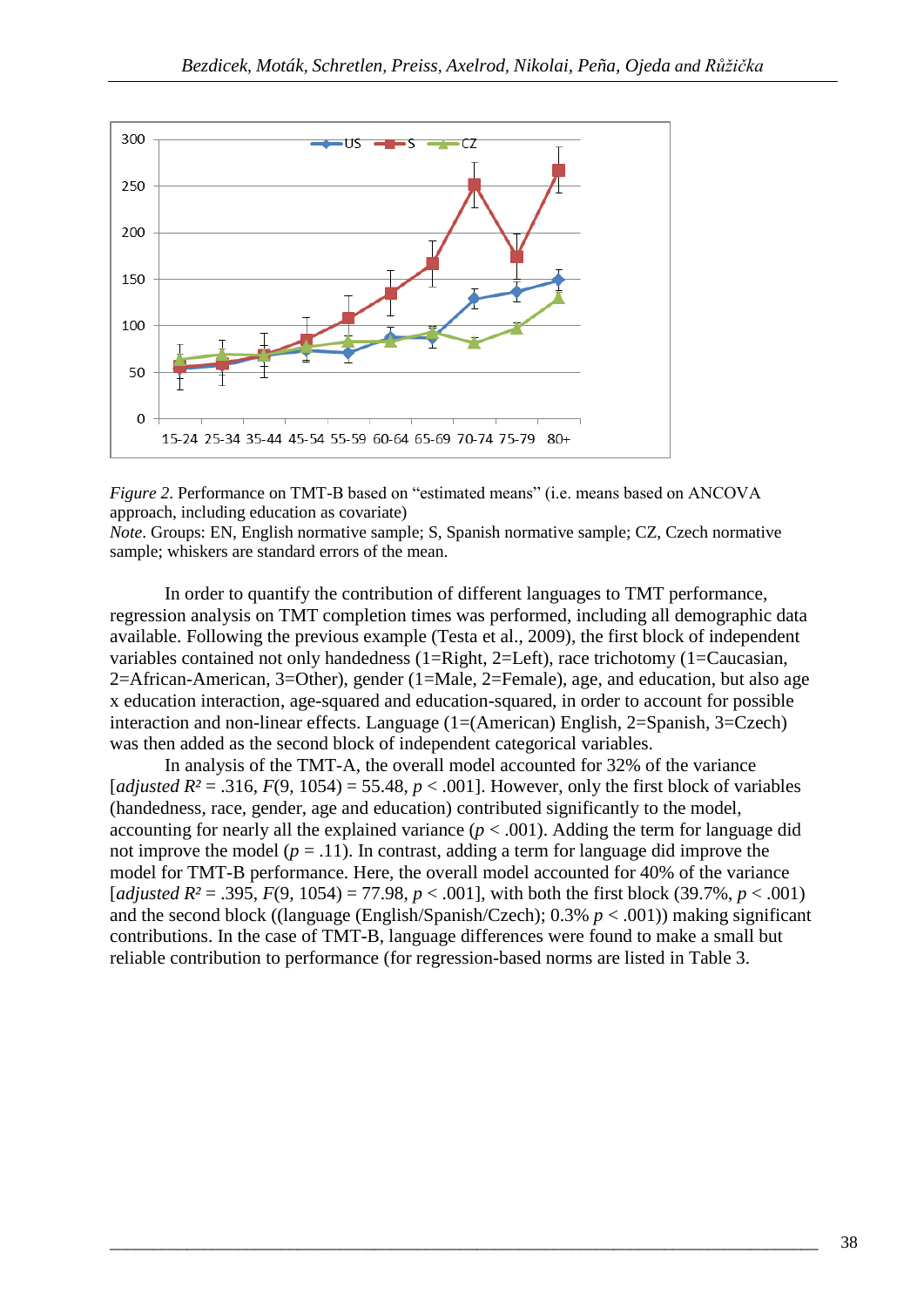Table 3

*Regression-based norms including only reliably contributing factors*

TMT-A = 52.410 + 0.056\*Race – 0.636\*Education + 1.016\*Age<sup>2</sup> + 0.631\*Education<sup>2</sup> -0.390\*Age\*Education (SEE =  $\pm$  8.748)

\_\_\_\_\_\_\_\_\_\_\_\_\_\_\_\_\_\_\_\_\_\_\_\_\_\_\_\_\_\_\_\_\_\_\_\_\_\_\_\_\_\_\_\_\_\_\_\_\_\_\_\_\_\_\_\_\_\_\_\_\_\_\_\_\_\_\_\_\_\_\_

TMT-B = 109.108 + 0.188\*Race – 0.579\*Education + 0.766\*Age<sup>2</sup> + 0.512\*Education<sup>2</sup> -0.403\*Age\*Education +  $0.054*$ Language (SEE =  $\pm$  24.942)

\_\_\_\_\_\_\_\_\_\_\_\_\_\_\_\_\_\_\_\_\_\_\_\_\_\_\_\_\_\_\_\_\_\_\_\_\_\_\_\_\_\_\_\_\_\_\_\_\_\_\_\_\_\_\_\_\_\_\_\_\_\_\_\_\_\_\_\_\_\_\_

*Note*. SEE = standard error of estimate.

To corroborate evidence of sample differences in TMT-A and B from the previous analysis and to secure that the findings are not unreliable as a result of insufficient sample size in older age groups in accordance with standards set by Mitrushina and colleagues (2005, p. 70) we provide additional samples that combine larger age groups: a "General Adult" sample using individuals ages 25–54, "Older Adults" ages 55–69, and "Elderly" ages 70–80+. In addition to the reliable main effects, all  $Fs(2, 899) > 10.03$ ,  $ps < .001$ ,  $n<sup>2</sup>s > .02$  (except for age on B/A scores, not significant), a series of complementary 3 (sample) x 3 (age category) ANCOVAs performed on all four TMT scores (A, B, B-A, B/A) with education as a covariate detected reliable interactions, all four  $Fs(4, 899) \ge 4.03$ , all  $ps < 0.01$ ,  $\eta^2s > 0.01$ .

As for the TMT-A, scores consistently increased with participants' age across all samples (Table 4), such that the lowest scores were achieved by participants aged 25–54 years, somewhat greater scores by participants aged 55–69 years, and the greatest scores by participants aged 70+ years (all  $p_s \leq .017$ ; Sidak's multiple comparisons adjustment). Consistently across all age groups, the TMT-A scores did not differ between EN and CZ samples (all  $ps > .20$ ). Yet, whatever the age group, S participants had reliably greater scores than both EN and CZ participants (all  $ps < .01$ ).

As for the TMT-B, scores consistently increased with age in both EN and S samples (all  $ps \leq .016$ ; Table 4). However, while there was an observable increase in TMT-B from 25– 54 to 55–69 age groups in the CZ sample  $(p < .01)$ , there was no difference in TMT B between 55–69 and 70+ age groups ( $p = .36$ ). As shown in Figure 3, here were no reliable sample-related differences in the 25–54 age group (all *p*s > .20). Yet, while EN and CZ participants did not differ in the 55–69 age group ( $p = .997$ ), they both outperformed (i.e., had lower TMT-B scores) the S participants (all  $ps < .01$ ). Finally, the most striking differences were found in the highest age level, such that CZ participants outperformed EN participants (*p* < .001) and both CZ and EN participants outperformed those from Spain (all *p*s < .05).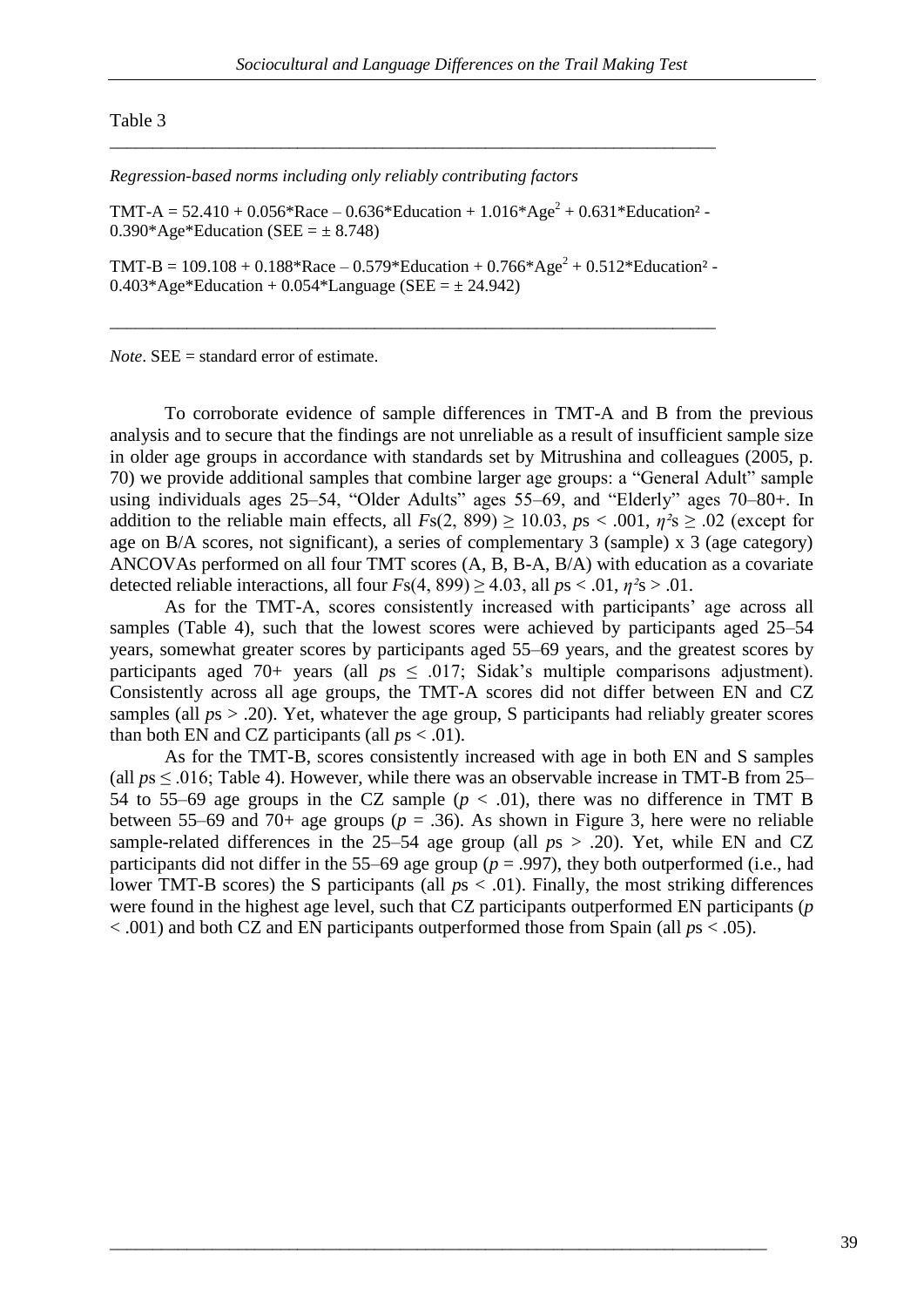Table 4

*Reanalysis with another samples: mean marginal estimates (education = 13.77 years) and standard deviations of TMT, part A and B scores following different Sample x Age categories* 

| Parts | Samples             | Age groups       |                 |                  |       |                   |       |  |  |  |
|-------|---------------------|------------------|-----------------|------------------|-------|-------------------|-------|--|--|--|
| TMT-A |                     |                  | $25 - 54$ years | $55-69$ years    |       | $70+ years$       |       |  |  |  |
|       |                     | $\boldsymbol{M}$ | SD              | $\overline{M}$   | SD    | $\boldsymbol{M}$  | SD    |  |  |  |
|       | $EN(ns=140/81/88)$  | 27.71            | 13.82           | 33.48            | 12.04 | 50.53             | 12.28 |  |  |  |
|       | $S(ns=156/42/15)$   | 33.69            | 14.20           | 58.34            | 10.28 | 100.48 $\ddagger$ | 7.97  |  |  |  |
|       | $CZ(ns=222/112/53)$ | 29.68            | 15.52           | 36.45            | 13.05 | 43.88             | 10.82 |  |  |  |
|       |                     |                  |                 |                  |       |                   |       |  |  |  |
| TMT-B |                     |                  | $25 - 54$ years | $55-69$ years    |       | $70+$ years       |       |  |  |  |
|       |                     | M                | SD              | $\boldsymbol{M}$ | SD    | $\boldsymbol{M}$  | SD    |  |  |  |
|       | $EN(nS=140/81/88)$  | 72.56            | 24.46           | 89.13            | 21.32 | 151.89            | 21.74 |  |  |  |
|       | $S(ns=156/42/15)$   | 71.42            | 25.14           | 118.99           | 18.20 | 217.88‡           | 14.11 |  |  |  |
|       | $CZ(ns=222/112/53)$ | 78.39            | 27.47           | 90.25            | 23.10 | 98.90             | 19.16 |  |  |  |

*Note*. Groups: EN, English normative sample; S, Spanish normative sample; CZ, Czech normative sample.  $\ddagger$  = significant caution to the reader due to small sample size in the Spanish sample  $(N = 15$  subjects).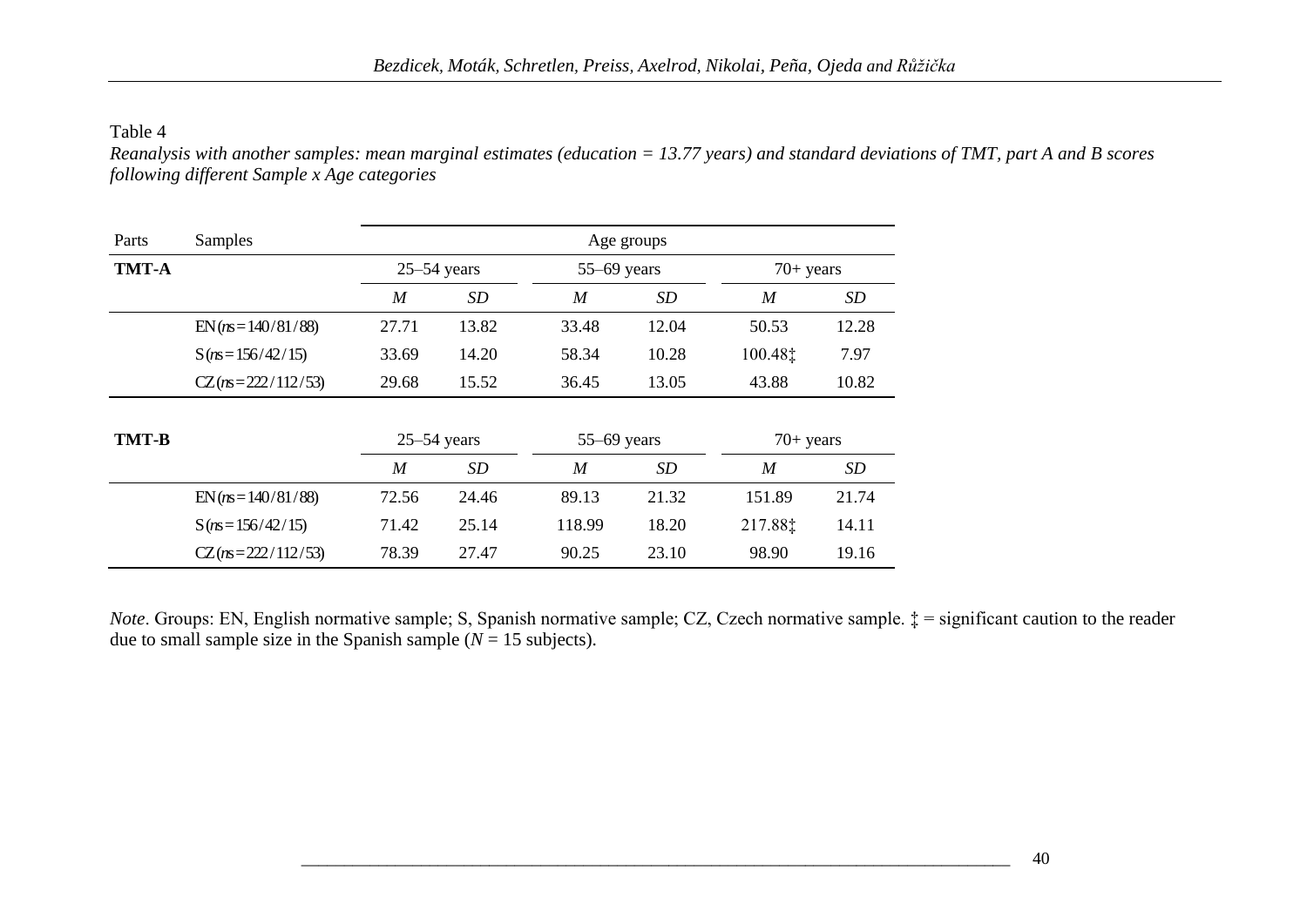

*Figure 3.* Reanalysis: Mean marginal estimates (education = 13.77 years) of TMT-B scores following different Sample x Age categories

*Note*. Groups: US, English language (EN) normative sample; S, Spanish normative sample; CZ, Czech normative sample. The bar graph suggests that there are pronounced differences in TMT-B performance between younger and older age groups and that these differences are significant even between EN and CZ samples. The Spanish sample should be treated with caution due to small sample size ( $N = 15$  subjects) in 70+ age group.

#### **Discussion**

In this study, our goal was to determine the validity of English (North American; Schretlen et al, 2010), Czech (Bezdicek et al., 2012), and Spanish (Ojeda, Peña, unpublished data) normative data for the TMT, while controlling for as many potential biases as possible, e.g., differences in test construction (we used the same test format) and administration (all data according to Strauss, Sherman, & Spreen, 2006, p. 656).

 As expected, we found that the English normative data from North America were not identical to those proposed recently in other sociocultural and language contexts (Czech and Spanish), namely in respect to TMT, Part B. These differences related especially to TMT, Part B, and more specifically to older Czech and English samples (70–74 years and older). We argue that the English TMT norms collected by Schretlen et al. (2010) should not be used in the Czech Republic or Spain (and perhaps in other European countries as well) unless these differences are taken into account. While the language differences observed in this study were largest between English and non-English languages, they were also found between two European countries (compare reanalysis on larger age groups). These findings further support the need for adjustment of available TMT norms for use in different languages and sociocultural contexts (Mitrushina, Boone, Razani, & D'Elia, 2005; Ojeda, Aretouli, Peña, & Schretlen, 2014). Ideally, pooling data from multiple countries and developing regressionbased norms might prove to be the most effective means of accounting for these language models.

 When the SDs in the first analysis were as large as 107 and 124 seconds, we tried to reanalyze our data with another sample that combined larger age groups. The reanalysis strengthened our case for language and sociocultural non-equivalence of the normative data sets. As regards statistical significance in TMT-A, it is of note that in the last age group, the S sample was relatively weak ( $N = 15$ ). It could be argued that at least part of this result might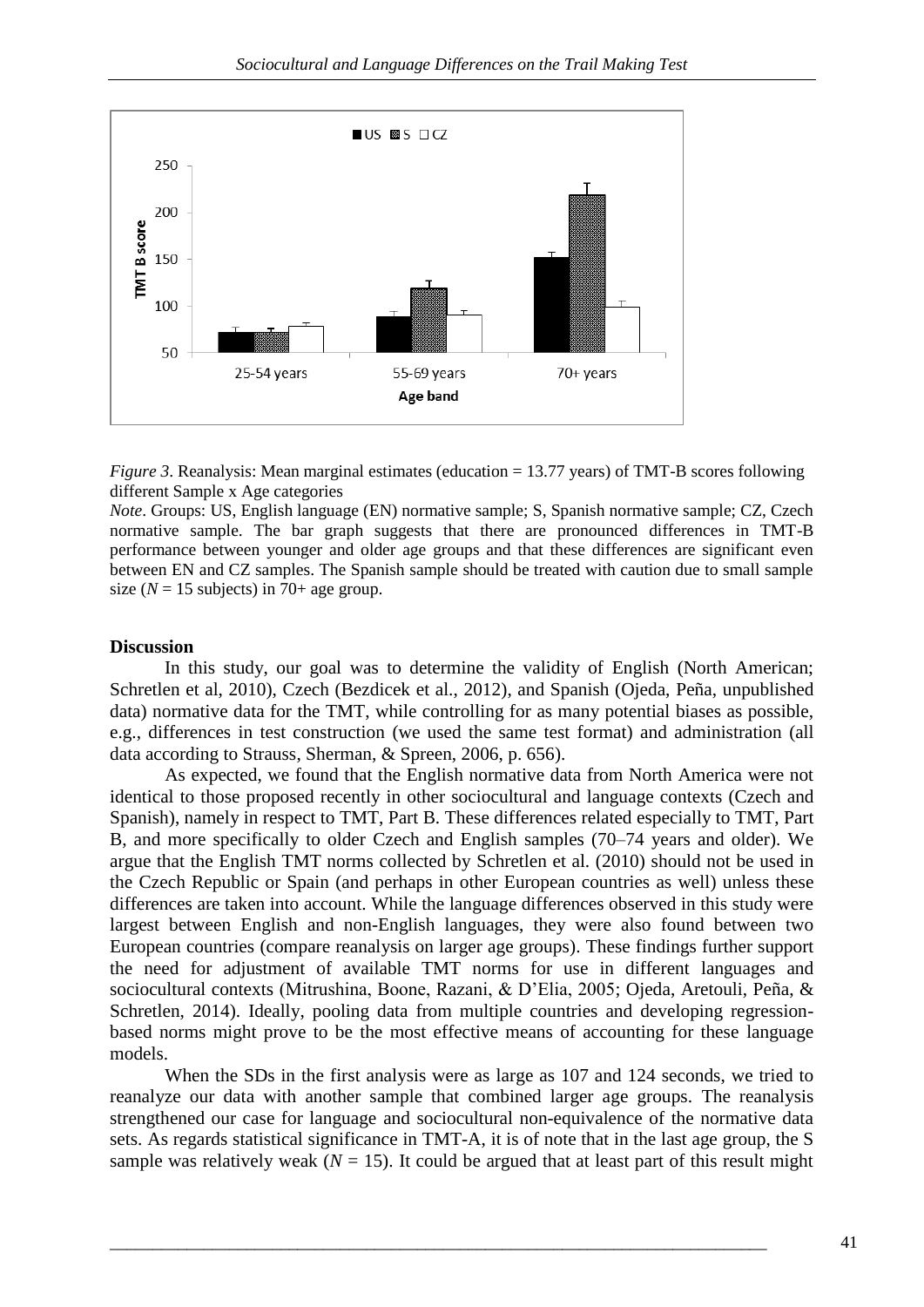be attributed to a small sample size of Spaniards ( $N = 15$ ), however the difference observed between CZ and EN participants remains robust (*N*s = 53 and 88, respectively).

Arguably, the observed language-related differences in both TMT Part A and TMT Part B cannot be explained only by methodological biases. In fact, with the exception of one letter in the Czech version, all included data were based upon the same numeric and alphabetical system, thus eliminating sources of the construct bias other than the "language" bias itself as defined by Van de Vijver and Tanzer (2004, p. 124). In this respect, the stimulus familiarity can be expected to be equivalent across all languages, and instrument bias is negligible insofar as the alphabetical and numeric system belongs to common knowledge. The sample bias may also be considered to be eliminated, as both the sample sizes and education levels were comparable across all age groups. However, educational effects may go far beyond number of years of school attended and can be possibly a driving force in sociocultural differences in test performance (Cosentino, Manly, & Mungas, 2007; Ojeda, Aretouli, Peña & Schretlen, 2014). Finally, administration bias is excluded by the standard administration procedure.

This study has several limitations. First, the Spanish sample was younger and showed greater age-related differences in completion times than the other samples. Whether the latter reflects a greater prevalence of undiagnosed health problems with increasing age or cohort differences in education or some other factor cannot be determined based on the available data. Second, the Spanish sample includes relatively few subjects in the older age groups, with single digit cell sizes for those in the oldest four groups, compared to mostly double digit cell sizes for the same age groups in the EN and CZ samples. This likely contributes to the increased variability of standard deviations across age groups shown by the Spanish sample, although we tried to decrease this variability by dividing the samples into larger age groups. Third, all three studies were based on convenience samples rather than census-matched samples. Fourth, error scores are missing in the Czech normative data. These scores would allow for a more finely-tuned analysis of language differences, since although the Spanish and English data reveal slower TMT-B performance, it could be that Bezdicek et al. participants were prone to commit more errors which, in turn, would explain why their completion times might be shorter (e.g., we were unable in the present study to disentangle the potential confound of changes in the use of the "ch" digraph in the Czech alphabet that may lead to increased completion times due to scanning errors). Fifth, only Schretlen's et al. (2008) study mentioned the participants' ethnic background; it is likely that this English (North American) sample had a more diverse ethnic representation than the Czech and Spanish samples, where all participants were Caucasian. The question of using of "race-specific" norms is not without controversy (Pedraza & Mungaz, 2008) and remains open for further investigation through comparable normative studies in other European languages. Sixth, we did not control for the participants' health status apart from functional assessment (MMSE, history taking, and neuropsychological battery). Since only participants in the Schretlen et al. (2008) study underwent physical and neurological examination, it is possible that the general health status of participants differed across studies. Seventh, all individuals were seen without formal effort testing. Eighth, although the English (North American) sample took longer, on average (95.3 seconds), than the Czech and Spanish samples (81.6 seconds) to complete TMT-B, this was likely due to the greater representation of elderly participants in the English sample. Table 2 (appendix) shows that English TMT-B mean completion times were comparable to or faster than those shown by the Czech and Spanish participants in the seven youngest age cohorts and were intermediate between the Czech and Spanish participants in the oldest three cohorts. Finally, the differences between samples in this study as representative of nationality or language may overlook the enormous proportion of variance contributed by sampling artifact as seen in the literature, e.g., Drane, Yuspeh, Huthwaite, & Klingler (2002), the mean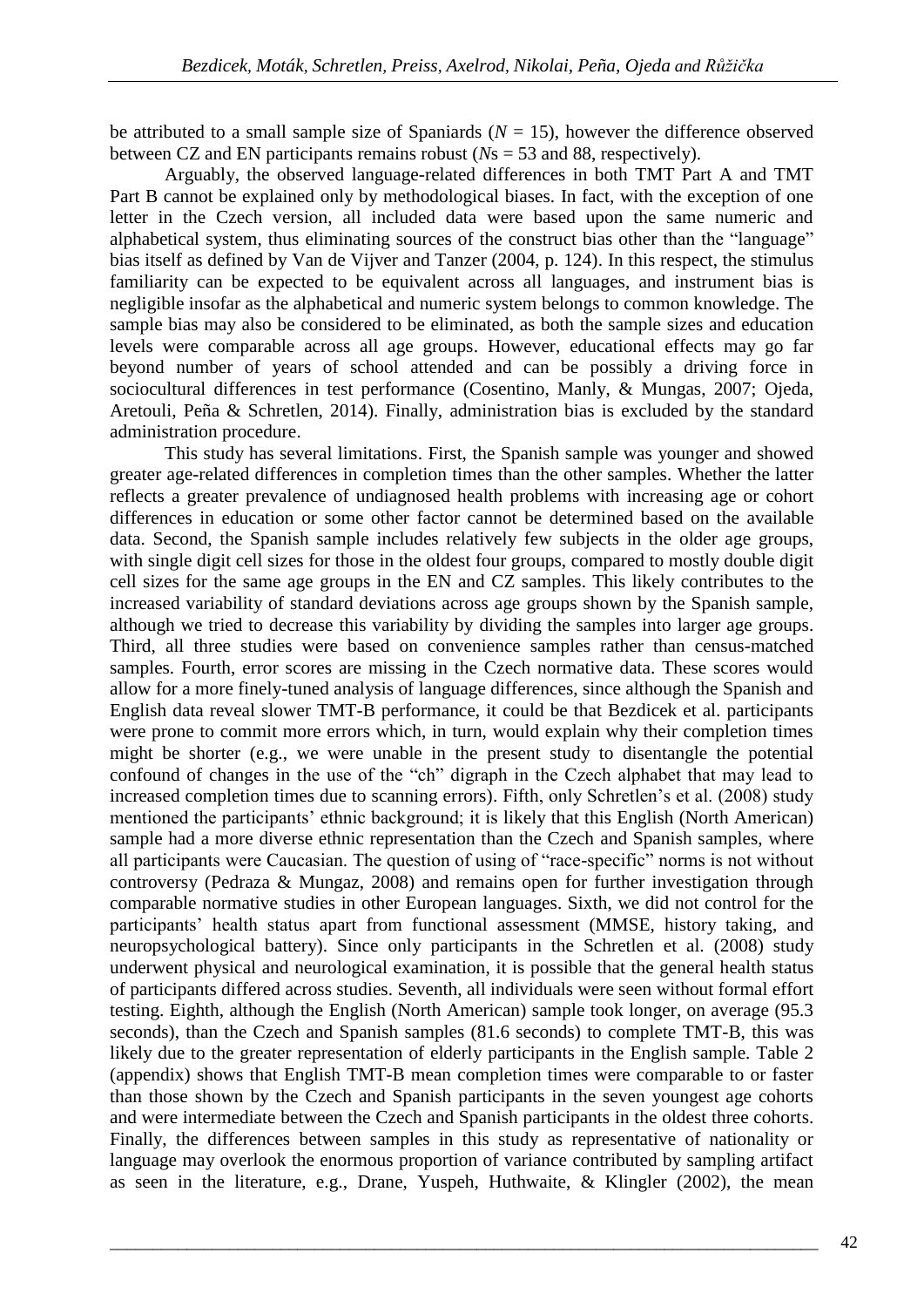attenuated only for age is 153 seconds. Using the Mitrushina et al. (2005) meta-analytic tables (derived from studies performed "primarily" in the U.S. and Canada), the predicted (mean) score on TMT-B is about 116 seconds. From Tombaugh (2004) attenuated for age and education, it is 86 seconds. From Ashendorf et al. (2008) attenuated for age and education it is 81 seconds. So, the authors of the present study are confident that only a small nevertheless significant part of the discrepancy among our samples is language in origin.

Despite these limitations, our findings suggest that there is considerable variability in TMT norms across English (North American) and European samples, even after controlling for potential sources of bias. Normative data studies show first a lack of sociocultural equivalent, and second, a lack of language equivalence in TMT performance. One possible strategy to account for differences would be to pool normative data from different countries and then develop regression-based norms that include terms for the languages represented along with terms for age and other demographic determinants of test performance.

# **About the Authors**

**Ondrej Bezdicek, Ph.D.** is with the Department of Neurology and Centre of Clinical Neuroscience, First Faculty of Medicine and General University Hospital in Prague, Charles University in Prague, Czech Republic. Correspondence concerning this article should be addressed to Ondrej Bezdicek, Ph.D., Department of Neurology and Centre of Clinical Neuroscience, First Faculty of Medicine and General University Hospital in Prague, Charles University in Prague, Kateřinská 30, 128 21 Praha 2, Czech Republic; +420 731 478 794 (office) ; +4202 2492 2678 (fax);

*Email:* ondrej.bezdicek@gmail.com (e-mail).

**Ladislav Moták, Ph.D.** is with the Université de Toulouse-Le Mirail, Cognition, Langues, Langage, Ergonomie – Laboratoire Travail et Cognition, UMR 5263 CNRS; Toulouse, France.

**David J. Schretlen, Ph.D.** is with the Department of Psychiatry and Behavioral Sciences, Johns Hopkins University School of Medicine; Baltimore, Maryland, USA.

**Marek Preiss, Ph.D.** is with the National Institute of Mental Health; Klecany, Czech Republic.

**Bradley N. Axelrod, Ph.D.** is with the John D. Dingell Department of Veterans Affairs Medical Center; Detroit, Michigan, USA.

**Tomáš Nikolai, Ph.D.** is with the Department of Neurology and Centre of Clinical Neuroscience, First Faculty of Medicine and General University Hospital in Prague, Charles University in Prague, Czech Republic.

**Javier Peña, Ph.D.** is with the Department of Methods and Experimental Psychology, Faculty of Psychology and Education, University of Deusto; Bilbao, Spain.

**Natalia Ojeda, Ph.D.** is with the Department of Methods and Experimental Psychology, Faculty of Psychology and Education, University of Deusto; Bilbao, Spain.

**Evžen Růžička, D.Sc.** is with the Department of Neurology and Centre of Clinical Neuroscience, First Faculty of Medicine and General University Hospital in Prague, Charles University in Prague, Czech Republic.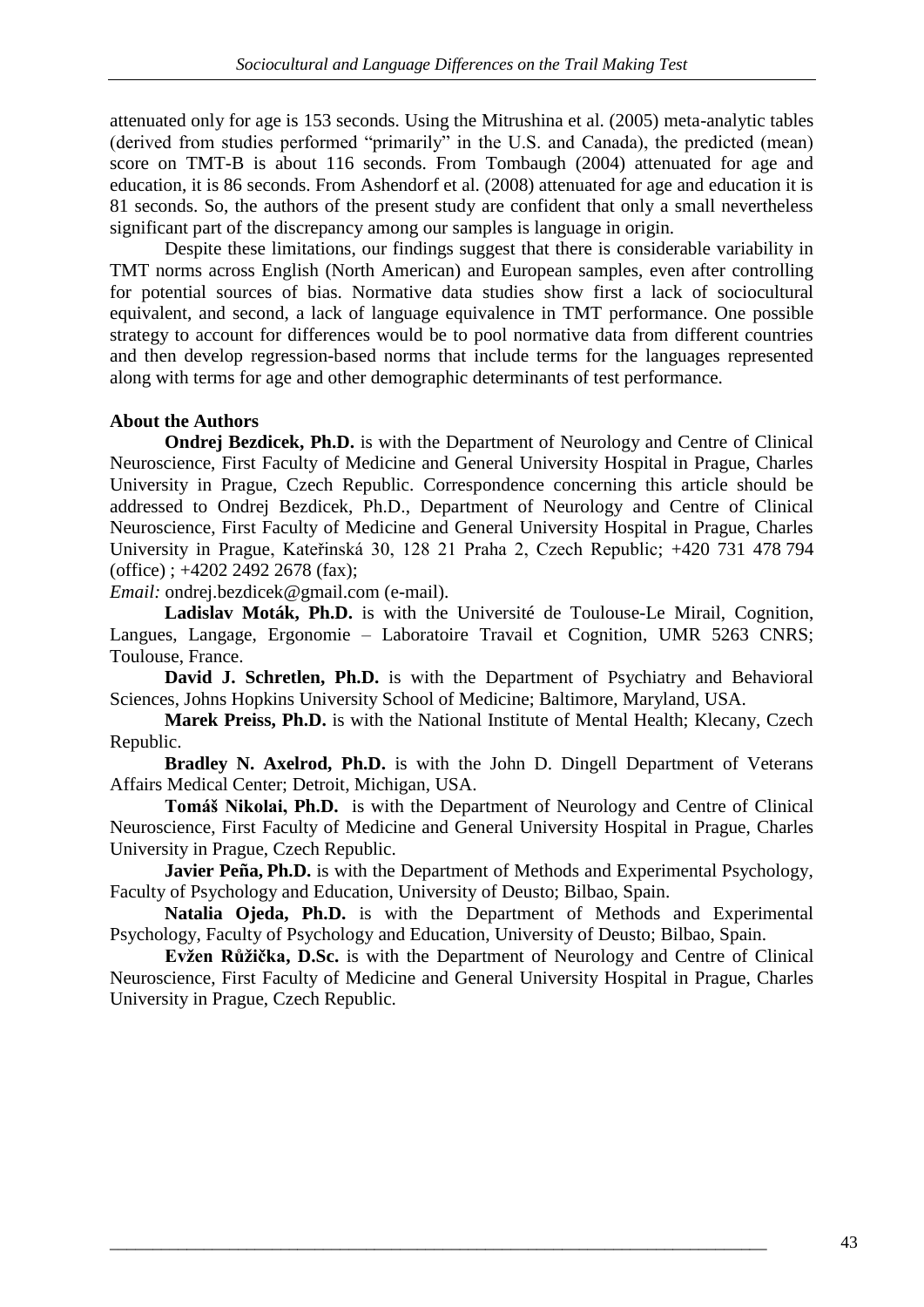## **Disclosure**

The work was supported by grants from the Czech Ministry of Education: PRVOUK-P26/LF1/4.

# **Acknowledgement**

The authors are grateful to Claire Schretlen, B.S., for her help with editing the text for English language and grammar and gratefully acknowledge the contribution of anonymous reviewers.

# **References**

- Albert, M. S., DeKosky, S. T., Dickson, D., Dubois, B., Feldman, H. H., Fox, N. C., ... Phelps C. H. (2011). The diagnosis of mild cognitive impairment due to Alzheimer's disease: recommendations from the National Institute on Aging-Alzheimer's Association workgroups on diagnostic guidelines for Alzheimer's disease. *Alzheimer's & Dementia, 7*(3), 270–9.
- Ardila, A., & Moreno, S. (2001). Neuropsychological test performance in Arauco Indians: An exploratory study. *Journal of the International Neuropsychological Society, 7*, 510–515.
- Arsenault-Lapierre, G., Whitehead, V., Belleville, S., Massoud, F., Bergman, H., & Chertkow, H. (2011). Mild cognitive impairment subcategories depend on the source of norms. *Journal of Clinical and Experimental Neuropsychology, 33*(5), 596–603.
- Ashendorf, L., Jefferson, A. L., O'Connor, M. K., Chaisson, C., Green, R. C., & Stern, R. A. (2008). Trail Making Test errors in normal aging, mild cognitive impairment, and dementia. *Archives of Clinical Neuropsychology, 23*, 129–37. doi: 10.1016/j.acn.2007.11.005. Epub 2008 Feb 21.
- Axelrod, B., Aharon-Peretz, J., Tomer, R., & Fisher, T. (2000). Creating interpretations guidelines for the Hebrew Trail Making Test. *Applied Neuropsychology, 7*(3), 186–188.
- Bezdicek, O., Motak, L., Axelrod, B. N., Preiss, M., Nikolai, T., Vyhnalek, M., ... Ruzicka, E. (2012) Czech version of the Trail Making Test: Normative data and clinical utility. *Archives of Clinical Neuropsychology, 27*, 906–914.
- Cosentino, S., Manly, J, & Mungas, D. (2007). Do reading tests measure the same construct in multiethnic and multilingual older persons? *Journal of the International Neuropsychological Society, 13*(2), 228–36.
- Dickinson, M. D., Hiscock, M. (2011). The Flynn effect in neuropsychological assessment. *Applied Neuropsychology, 18*(2), 136–42.
- Dietz, A. (2011). Language. In J. S. Kreutzer, J. DeLuca, & B. Caplan (Eds.), *Encyclopedia of Clinical Neuropsychology* (pp. 1425–1426). New York: Springer.
- Drane, D. L., Yuspeh, R. L., Huthwaite, J. S., & Klingler, L. K. (2002). Demographic characteristics and normative observations for derived-Trail Making Test indices. *Neuropsychiatry, Neuropsychology, and Behavioral Neurology, 15*, 39–43.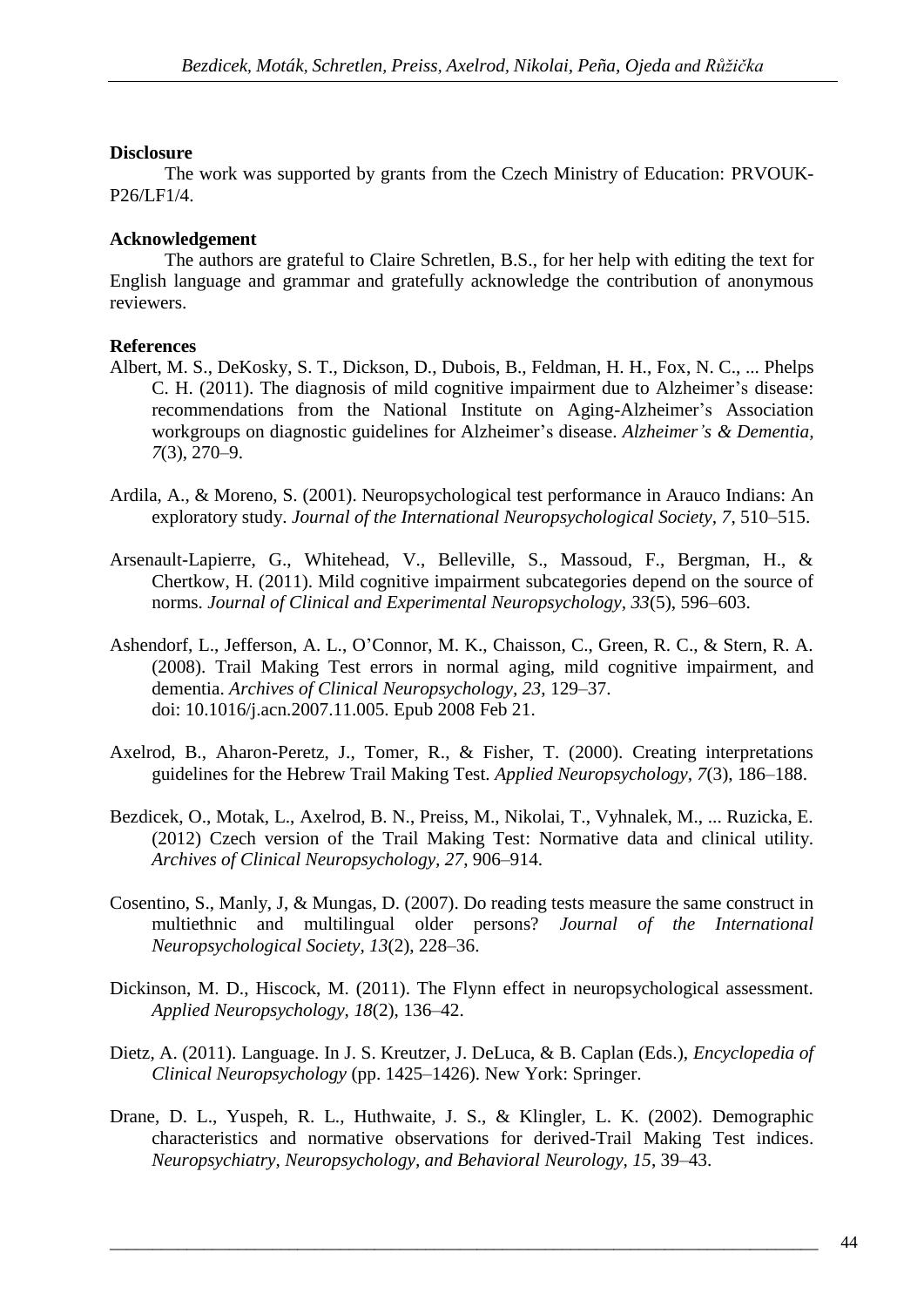- Fernández, A. L., & Marcopulos, B. A. (2008). A comparison of normative data for the Trail Making Test from several countries: Equivalence of norms and considerations for interpretation. *Scandinavian Journal of Psychology, 49*, 239–46.
- Greenfield, P. M. (1997). You can't take it with you. Why ability assessments don't cross cultures. *American Psychologist, 52*, 1115–1124.
- Hester, R. L., Kinsella, G. J., Ong, B., & McGregor, J. (2005). Demographic influences on baseline and derived scores from the Trail Making Test in healthy older Australian adults. *The Clinical Neuropsychologist, 19*, 45–54. doi:10.1080/13854040490524137
- Lageman, S. K. (2011). Cultural Diversity in Neuropsychology. In J. S. Kreutzer, J. DeLuca, & B. Caplan (Eds.), *Encyclopedia of Clinical Neuropsychology* (pp. 752–754). New York: Springer.
- Lamberty, G. J., Putnam, S. H., Chatel, D. M., Bielauskas, L. A., & Adams, K. M. (1994). Derived Trail Making Test indices: A preliminary report. *Neuropsychiatry, Neuropsychology, and Behavioral Neurology, 7*, 230–234.
- Litvan, I., Goldman, J. G., Tröster, A. I., Schmand, B. A., Weintraub, D. , Petersen, R. C., ... Emre, M. (2012). Diagnostic criteria for mild cognitive impairment in Parkinson's disease: Movement Disorder Society Task Force guidelines. *Movement Disorders, 27*, 349–356.
- Loewenstein, D. A., Argüelles, T., Argüelles, S., Linn-Fuentes, P. (1994). Potential cultural bias in the neuropsychological assessment of the older adult. *Journal of Clinical and Experimental Neuropsychology, 16*, 623–629.
- Manly, J. J. (2008). Critical issues in cultural neuropsychology: Profit from diversity. *Neuropsychology Review, 8*, 179–183.
- Mitrushina, M., Boone, K. B., Razani, J., & D'Elia, L. F. (2005). *Handbook of Normative Data for Neuropsychological Assessment*. (2nd ed.). New York, NY: Oxford University Press.
- Ojeda, N., Aretouli, E., Peña, J., & Schretlen, D. J. (2014). Age differences in cognitive performance: A study of cultural differences in Historical Context. *Journal of Neuropsychology*. Advance online publication. doi: 10.1111/jnp.12059. \
- Partington, J. E., & Leiter, R. G. (1949). Partington's Pathways Test. *Psychological Service Center Journal, 1*, 11–20.
- Pedraza, O., Mungas, D. (2008). Measurement in cross-cultural neuropsychology. *Neuropsychology Review*, *18,* 184–93.
- Preiss, M., & Preiss, J. (2006). Test cesty. [Trail Making Test. Manual in Czech]. Bratislava: Psychodiagnostika.
- Reitan, R. M. (1958). Validity of the Trail Making Test as an indication of organic brain damage. *Perceptual and Motor Skills, 8*, 271–276.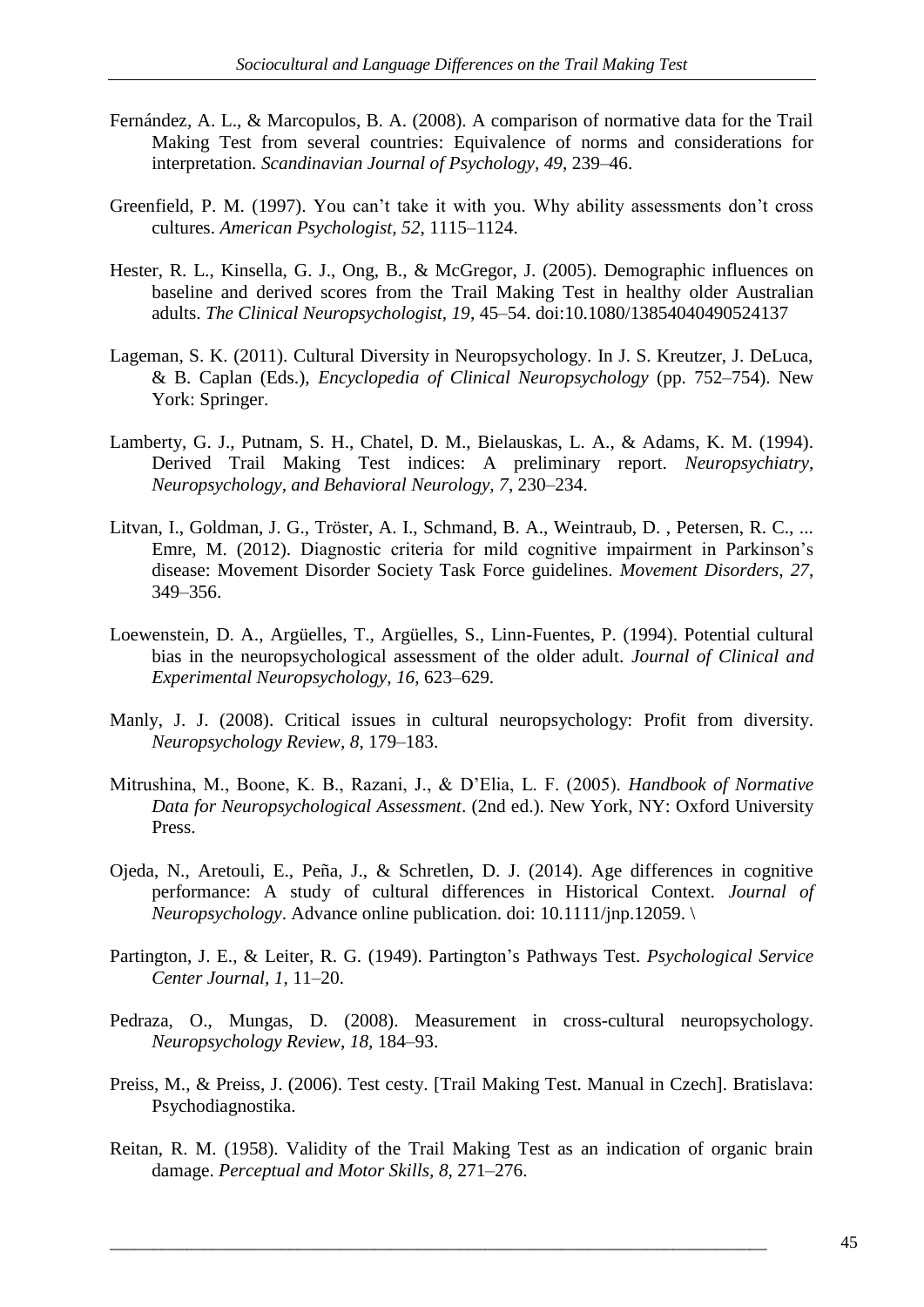- Reitan, R. M., & Wolfson, D. (1993). *The Halstead-Reitan Neuropsychological Test Battery* (2nd ed.). Tucson, AZ: Neuropsychology Press.
- Schretlen, D. J., Munro, C. A., Anthony, J. C., & Pearlson, G. D. (2003). Examining the range of normal intraindividual variability in neuropsychological test performance. *Journal of the International Neuropsychological Society, 9,* 864–870. doi:10.1017/S1355617703960061
- Schretlen, D. J., Testa, S. M., & Pearlson, G. D. (2010). *Calibrated Neuropsychological Normative System professional manual*. Lutz, Florida: Psychological Assessment Resources, Inc.
- Schretlen, D. J., Testa, S. M., Winicki, J. M., Pearlson, G. D., & Gordon, B. (2008). Frequency and bases of abnormal performance by healthy adults on neuropsychological testing. *Journal of the International Neuropsychological Society, 14*(3), 436–445.
- Soukup, V., Ingram, F., Grady, J., & Schiess, M. (1998). Trail Making Test: Issues in normative data selection. *Applied Neuropsychology, 5*(2), 65–73.
- Strauss, E., Sherman, E., & Spreen, O. (2006). *A compendium of neuropsychological tests.* (3rd ed.). New York, NY: Oxford University Press.
- Tabachnick, B. G., & Fidell, L. S. (2007). *Using multivariate statistics* (5<sup>th</sup> ed.). Boston: Pearson Education.
- Testa, S. M., Winicki, J. M., Pearlson, G. D., Gordon, B., & Schretlen, D. J. (2009). Accounting for estimated IQ in neuropsychological test performance with regressionbased techniques. *Journal of the International Neuropsychological Society*, *15*(6), 1012– 1022.
- Tombaugh, T. N. (2004). Trail Making Test A and B: Normative data stratified by age and education. *Archives of Clinical Neuropsychology, 19*, 203–14.
- Urbánek, T. (2010). Nejpoužívanější psychodiagnostické metody v České republice. [The most used psychological assessment tools in the Czech Republic]. *Testfórum 1*, 6–9.
- U.S. War Department, Adjutant General's Office. (1944). *Army Individual Test Battery. Manual of directions and scoring*. Washington, DC: Author.
- Van de Vijver, F., & Tanzer, N. (2004). Bias and equivalence in cross-cultural assessment: An overview. *Revue européenne de psychologie appliquée, 54*, 119–135.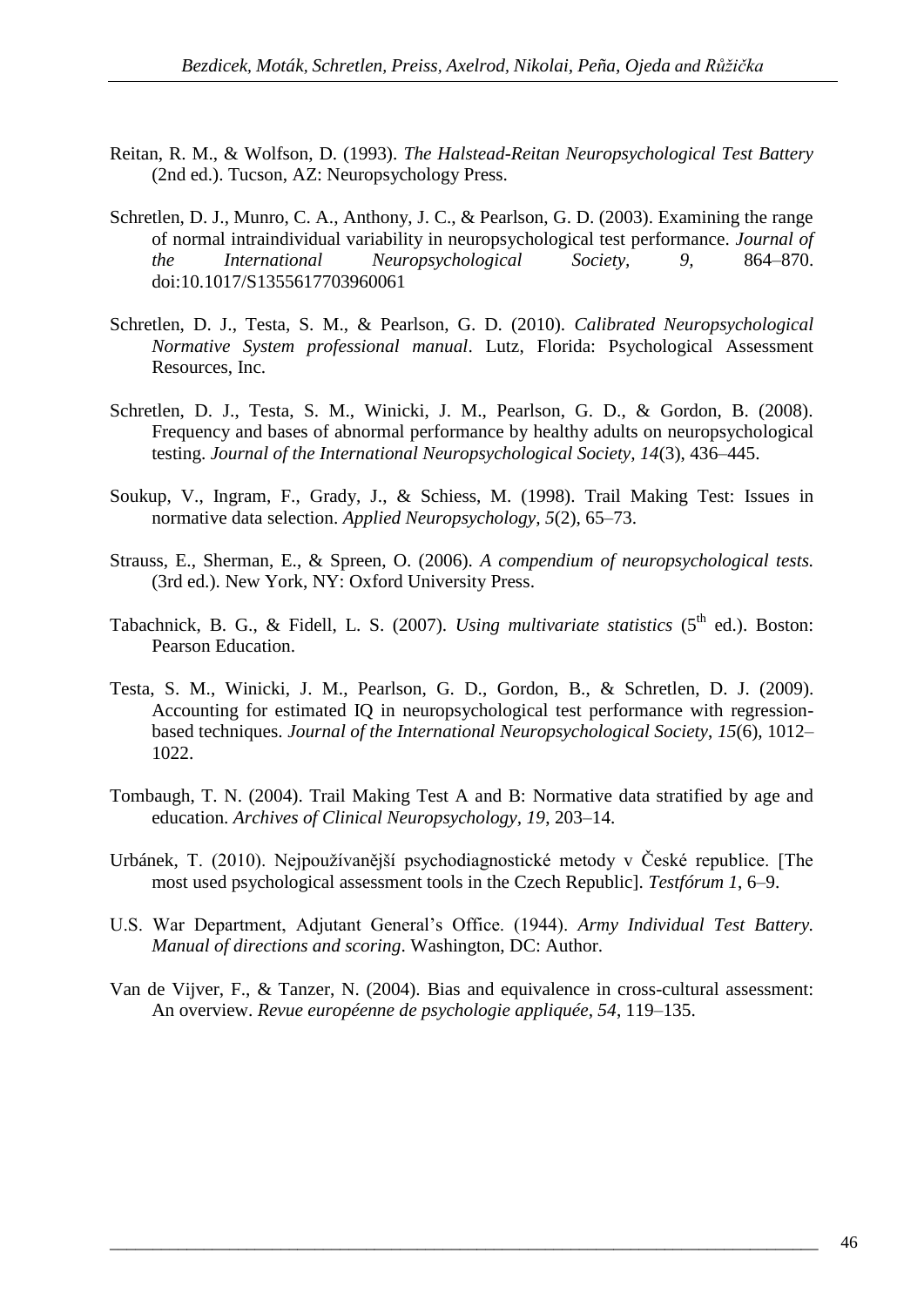# **Appendix**

# Table 2

*TMT performance in all three samples according to age bands and basic and derived TMT-indices*

# **TMT-A**

|           | EN               |                  |           |                  | S      |       | CZ               |       |       |  |
|-----------|------------------|------------------|-----------|------------------|--------|-------|------------------|-------|-------|--|
| Years     | $\boldsymbol{n}$ | $\boldsymbol{M}$ | <b>SD</b> | $\boldsymbol{n}$ | M      | SD    | $\boldsymbol{n}$ | M     | SD    |  |
| $15 - 24$ | 16               | 25.63            | 9.46      | 135              | 29.30  | 9.40  | 35               | 27.74 | 10.45 |  |
| $25 - 34$ | 45               | 26.16            | 10.55     | 49               | 27.24  | 8.48  | 95               | 28.02 | 9.93  |  |
| $35 - 44$ | 46               | 27.30            | 10.81     | 50               | 33.22  | 12.58 | 56               | 27.21 | 7.13  |  |
| $45 - 54$ | 49               | 28.18            | 9.86      | 57               | 41.02  | 17.64 | 71               | 32.38 | 9.70  |  |
| $55 - 59$ | 28               | 27.75            | 8.91      | 24               | 54.92  | 21.77 | 43               | 35.84 | 13.83 |  |
| $60 - 64$ | 21               | 34.14            | 9.67      | 12               | 66.67  | 46.03 | 36               | 35.22 | 12.67 |  |
| $65 - 69$ | 32               | 36.91            | 14.76     | 6                | 67.83  | 24.62 | 33               | 39.03 | 13.22 |  |
| $70 - 74$ | 29               | 41.17            | 15.32     | 3                | 100.00 | 23.90 | 31               | 41.58 | 11.67 |  |
| $75 - 79$ | 27               | 51.00            | 20.02     | 6                | 88.00  | 82.52 | 13               | 41.08 | 17.58 |  |
| $80+$     | 32               | 58.66            | 20.37     | 6                | 121.83 | 46.13 | 9                | 54.11 | 26.36 |  |
| Total     | 325              | 34.91            | 17.05     | 348              | 38.43  | 25.85 | 422              | 32.85 | 12.81 |  |

# **TMT-B**

|           | EN               |        |        |                  | S                |        | CZ               |                  |       |  |  |
|-----------|------------------|--------|--------|------------------|------------------|--------|------------------|------------------|-------|--|--|
| Years     | $\boldsymbol{n}$ | M      | SD     | $\boldsymbol{n}$ | $\boldsymbol{M}$ | SD     | $\boldsymbol{n}$ | $\boldsymbol{M}$ | SD    |  |  |
| $15 - 24$ | 16               | 55.44  | 22.79  | 135              | 56.95            | 17.10  | 35               | 67.09            | 37.42 |  |  |
| $25 - 34$ | 45               | 59.71  | 30.41  | 49               | 60.84            | 18.61  | 95               | 72.31            | 34.00 |  |  |
| $35 - 44$ | 46               | 70.52  | 34.83  | 50               | 70.04            | 25.14  | 56               | 70.57            | 26.55 |  |  |
| $45 - 54$ | 49               | 77.73  | 46.64  | 57               | 90.51            | 51.91  | 71               | 83.41            | 53.46 |  |  |
| $55 - 59$ | 28               | 74.71  | 40.20  | 24               | 111.08           | 36.68  | 43               | 87.09            | 40.54 |  |  |
| $60 - 64$ | 21               | 92.90  | 52.51  | 12               | 150.42           | 100.57 | 36               | 90.06            | 67.24 |  |  |
| $65 - 69$ | 32               | 91.91  | 47.20  | 6                | 167.67           | 26.63  | 33               | 97.36            | 43.47 |  |  |
| $70 - 74$ | 29               | 144.72 | 108.62 | 3                | 262.33           | 107.02 | 31               | 83.06            | 22.20 |  |  |
| $75 - 79$ | 27               | 146.30 | 74.39  | 6                | 191.17           | 124.76 | 13               | 104.77           | 62.42 |  |  |
| $80+$     | 32               | 163.34 | 99.17  | 6                | 277.67           | 91.86  | 9                | 133.89           | 48.62 |  |  |
| Total     | 325              | 95.34  | 69.87  | 348              | 81.63            | 57.91  | 422              | 81.59            | 44.39 |  |  |